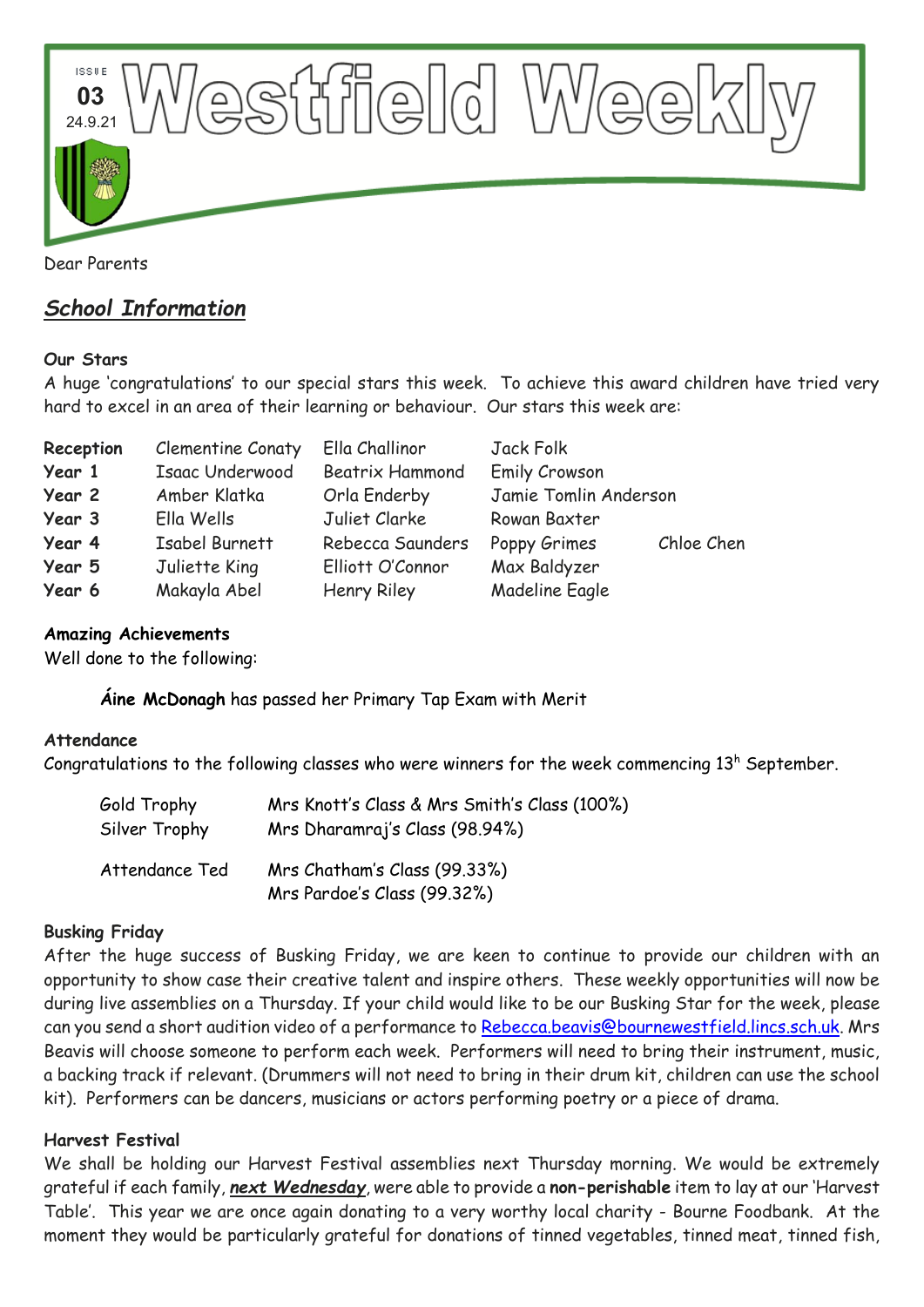tinned custard/rice pudding, instant coffee, UHT milk, biscuits, lunch box snacks, jam and marmalade. Please don't send in any fresh produce. This is an organisation, which supports people who are struggling to put food on the table and provides emergency food and support to local people in crisis. We are grateful to Marcelle Cowley who will be attending our assemblies on behalf of the Foodbank.

## **Year 6 – Aylmerton Residential Visit – Parents' Meeting**

A reminder that there will be a meeting for parents and children on **Monday 27th September at 6:00pm**, on Microsoft Teams, where discussion will take place on the facilities, possible itinerary and cost. We would very much like to take all of our Year 6 to Aylmerton so please log in to find out more – children are welcome to listen in. A link will be sent on Monday via Parentmail. A non-refundable deposit of £72 will be required via Parentmail Pay by Friday 15<sup>th</sup> October 2021. The presentation will be recorded for those who cannot make the live meeting.

## **Clubs (Years 1-6)**

School led clubs begin next Monday. Earlier this week parents were informed, by Parentmail, of the clubs that children have been offered for terms 1/2. Places for clubs in terms 3-6 will be sent to parents in due course. Please note the following:

- Children will be registered at the start of the club; therefore, if for any reason your child cannot attend on the day of the club **please let us know**.
- All clubs finish at 4:00pm prompt. Please ensure that your children are collected on time at the end of the club. **The location of all pick up points from clubs is highlighted on your child's acceptance slips.**
- Children in Y5/6 will be permitted to walk home on their own, only if you have provided us with a permission slip **until the half term break** after which point we would ask that they be collected.

There is no access to the school car park to collect children from after school clubs.

# **Oracy Challenge:** I couldn't disagree more…

This simple exercise helps to build the skill of thinking on your feet and quick response. Someone makes a statement and invites another person to respond starting with "**I couldn't disagree more because…**" and developing their reason. The statements can be light-hearted or serious, linked to the curriculum, current affairs, school issues or totally random e.g "We should brush our teeth every day", "cats are better than dogs", "war is always wrong", "we should get rid of our school uniform", "Goldilocks was a very naughty girl" etc.

## **Bourne Westfield School Lottery**

Congratulations to **Mrs Freemantle** who was winner of the school lottery last week. The winnings increase as more people join - if you want to join for just £1 per ticket per week and have a chance of winning the weekly draw, then please go to [www.yourschoollottery.co.uk,](http://www.yourschoollottery.co.uk/) search for Bourne Westfield and follow the on screen instructions.

# *Atkinson's Announcements*

# **EYFS/KS1**

Please remember that if you are sending a snack for your child this should be a healthy snack or fruit. Please do not send children with fruit winders/biscuit bars/dunkers for playtime etc. All children in EYFS and KS1 continue to access a free piece of fruit/vegetable every morning. We do have children in school with severe allergies so if your child will not eat fruit, please ensure that the snack sent in is NUT FREE.